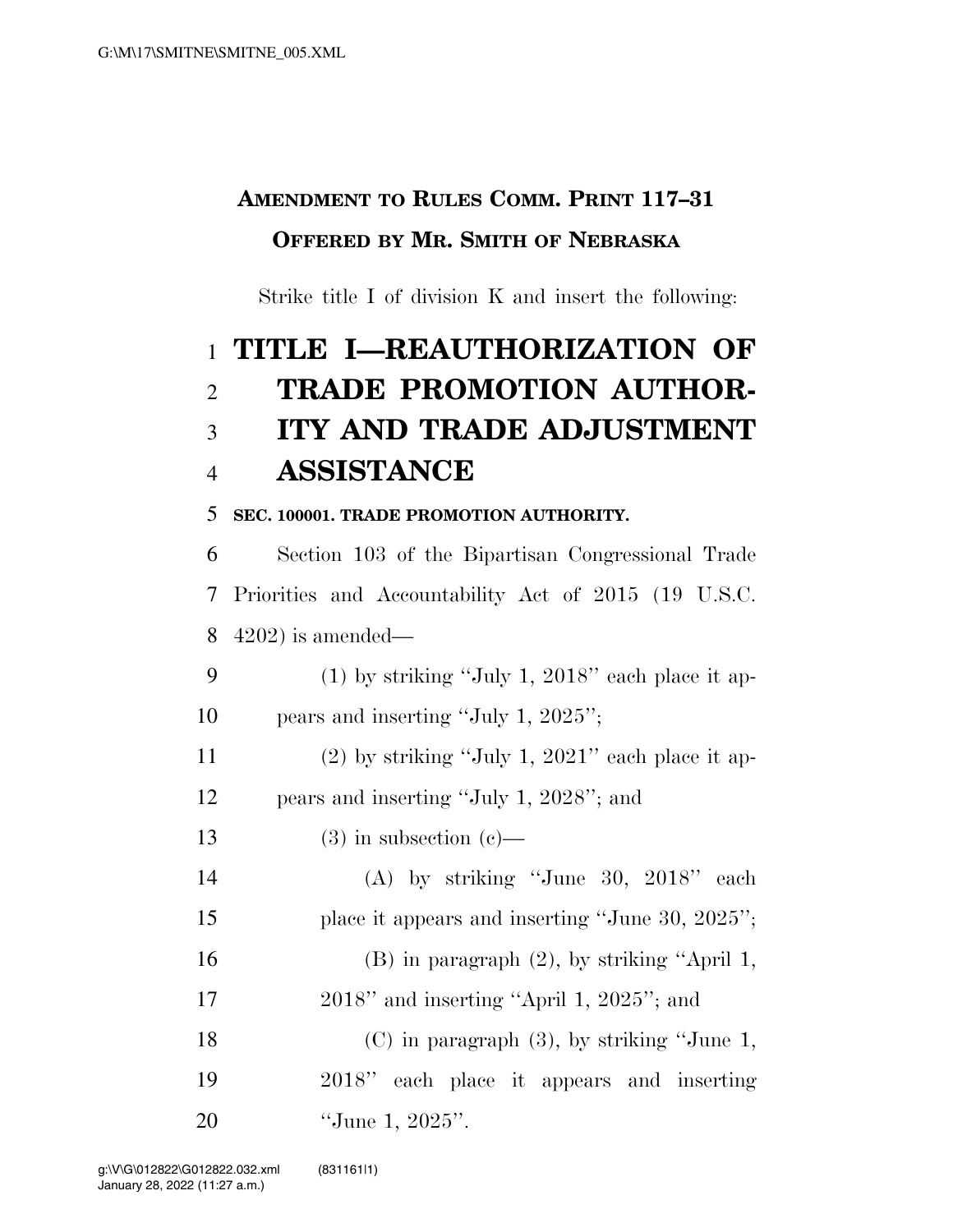#### **SEC. 100002. TRADE ADJUSTMENT ASSISTANCE.**

 (a) EFFECTIVE DATE; APPLICABILITY.—The provi- sions of chapters 2 through 6 of title II of the Trade Act of 1974, as in effect on June 30, 2021, and as amended by this section, shall—

 (1) take effect on the date of the enactment of this Act; and

 (2) apply with respect to petitions for certifi- cation filed under chapter 2, 3, 4, or 6 of title II of the Trade Act of 1974 on or after such date of en-actment.

 (b) EXTENSION OF TERMINATION PROVISIONS.— Section 285 of the Trade Act of 1974 (19 U.S.C. 2271 note) is amended by striking ''2021'' each place it appears and inserting ''2028''.

16 (e) TRAINING FUNDS.—Section  $236(a)(2)(A)$  of the Trade Act of 1974 (19 U.S.C. 2296(a)(2)(A)) is amended by striking ''2021'' and inserting ''2028''.

 (d) REEMPLOYMENT TRADE ADJUSTMENT ASSIST- ANCE.—Section 246(b)(1) of the Trade Act of 1974 (19 21 U.S.C.  $2318(b)(1)$  is amended by striking "2021" and inserting ''2028''.

(e) AUTHORIZATIONS OF APPROPRIATIONS.—

 (1) TRADE ADJUSTMENT ASSISTANCE FOR WORKERS.—Section 245(a) of the Trade Act of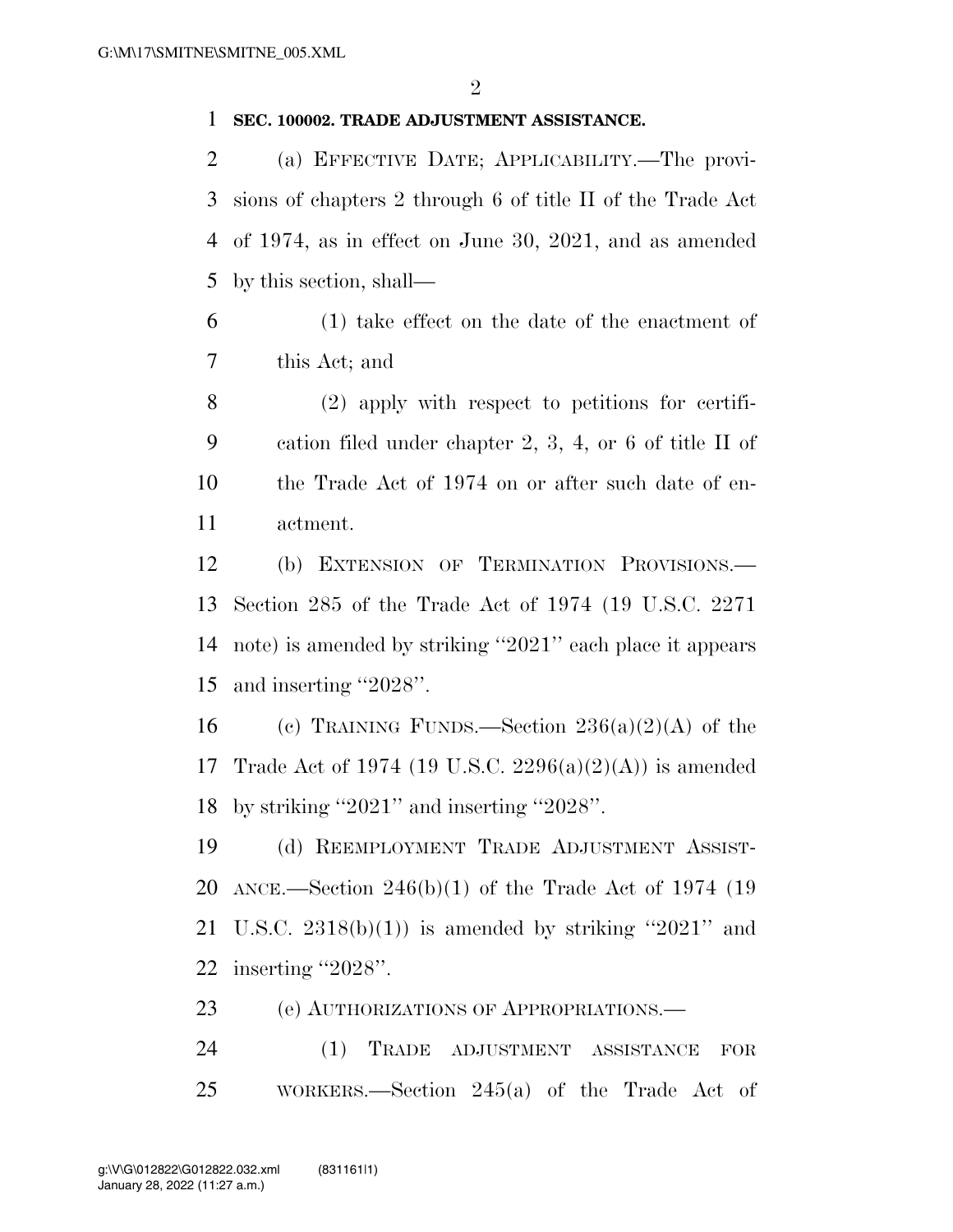3

| $\mathbf{1}$   | $1974$ (19 U.S.C. 2317) is amended by striking               |
|----------------|--------------------------------------------------------------|
| $\overline{2}$ | " $2021$ " and inserting " $2028$ ".                         |
| 3              | TRADE ADJUSTMENT ASSISTANCE<br>(2)<br>FOR                    |
| $\overline{4}$ | FIRMS.—Section $255(a)$ of the Trade Act of 1974             |
| 5              | $(19 \text{ U.S.C. } 2345(a))$ is amended by striking "2021" |
| 6              | and inserting "2028".                                        |
| 7              | (3) TRADE ADJUSTMENT ASSISTANCE<br>FOR                       |
| 8              | FARMERS.—Section 298 of the Trade Act of 1974                |
| 9              | $(19 \text{ U.S.C. } 2401g(a))$ is amended by striking       |
| 10             | " $2021$ " and inserting " $2028$ ".                         |
| 11             | (f) SUNSET PROVISIONS.—Section 406 of the Trade              |
| 12             | Adjustment Assistance Reauthorization Act of 2015 (19        |
| 13             | U.S.C. prec. $2271$ note) is amended—                        |
| 14             | $(1)$ in subsection $(a)$ —                                  |
| 15             | $(A)$ in the matter preceding paragraph $(1)$ ,              |
| 16             | by striking "2021" and inserting "2028"; and                 |
| 17             | (B) in the matter proposed to be sub-                        |
| 18             | stituted—                                                    |
| 19             | (i) in paragraphs $(3)$ and $(4)$ , by                       |
| 20             | striking "2022" and inserting "2028";                        |
| 21             | (ii) in paragraphs $(5)$ and $(6)$ , by                      |
| 22             | striking "2021" and inserting "2028"; and                    |
| 23             | (iii) in paragraph $(7)$ —                                   |